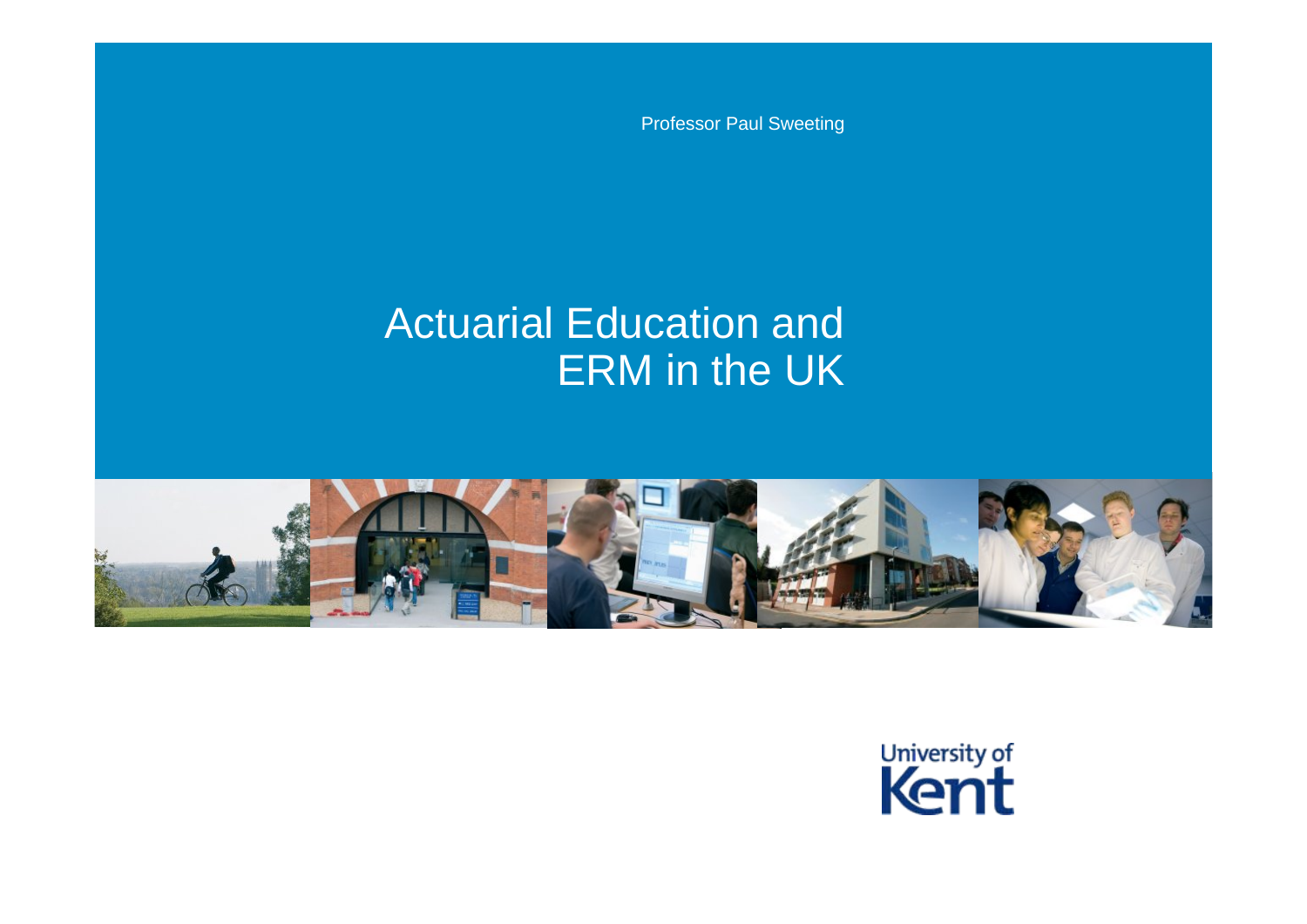## **Topics Today**

- Actuarial education in the UK
- ST9 (the UK Profession's ERM exam)

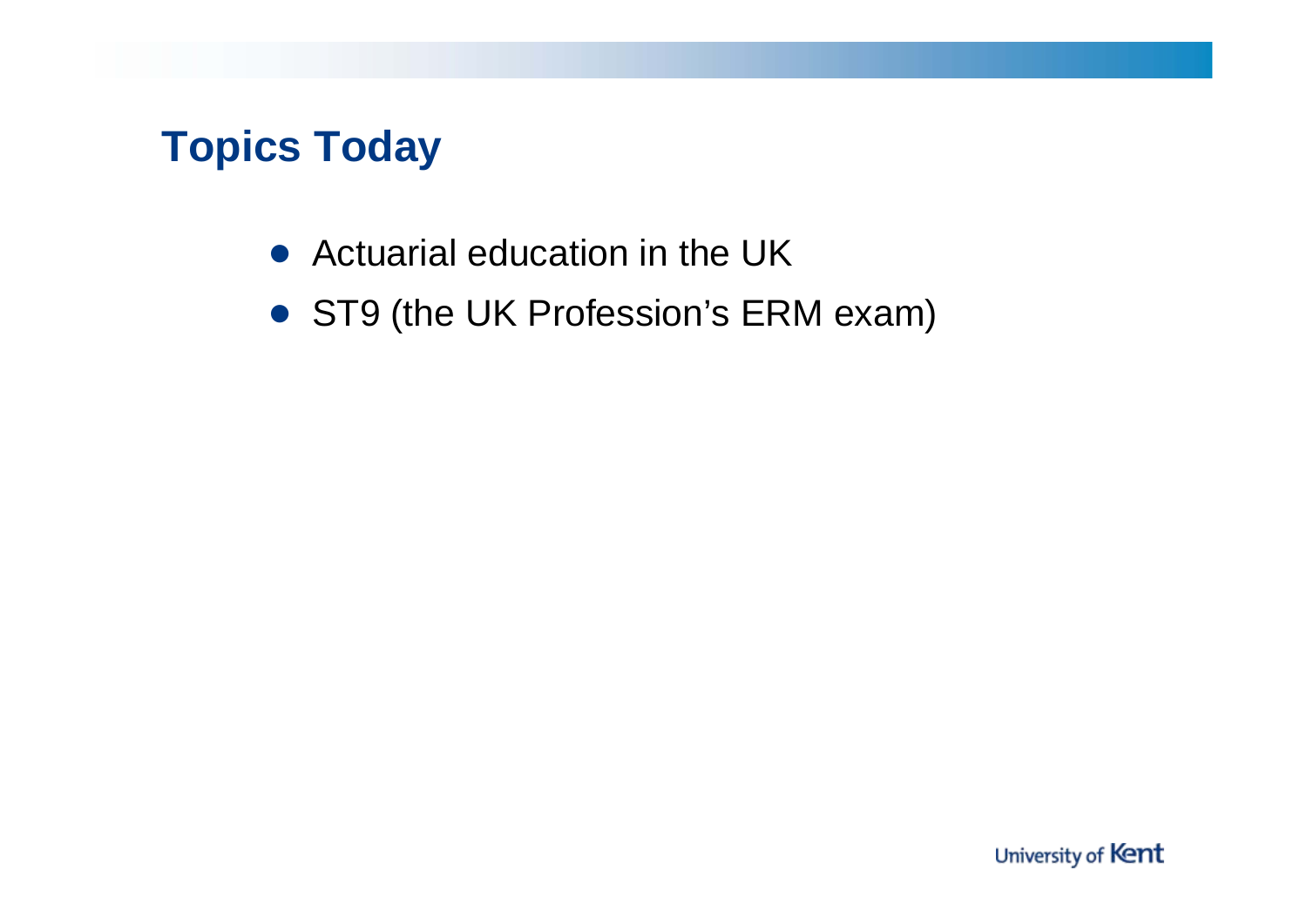#### **About Me**

- Fellow of the Institute of Actuaries
- Professor of Actuarial Science
- Member of syllabus development group for ST9 (Enterprise Risk Management Subject)
- Examiner for the profession...
- ...and teach ST9 at the University of Kent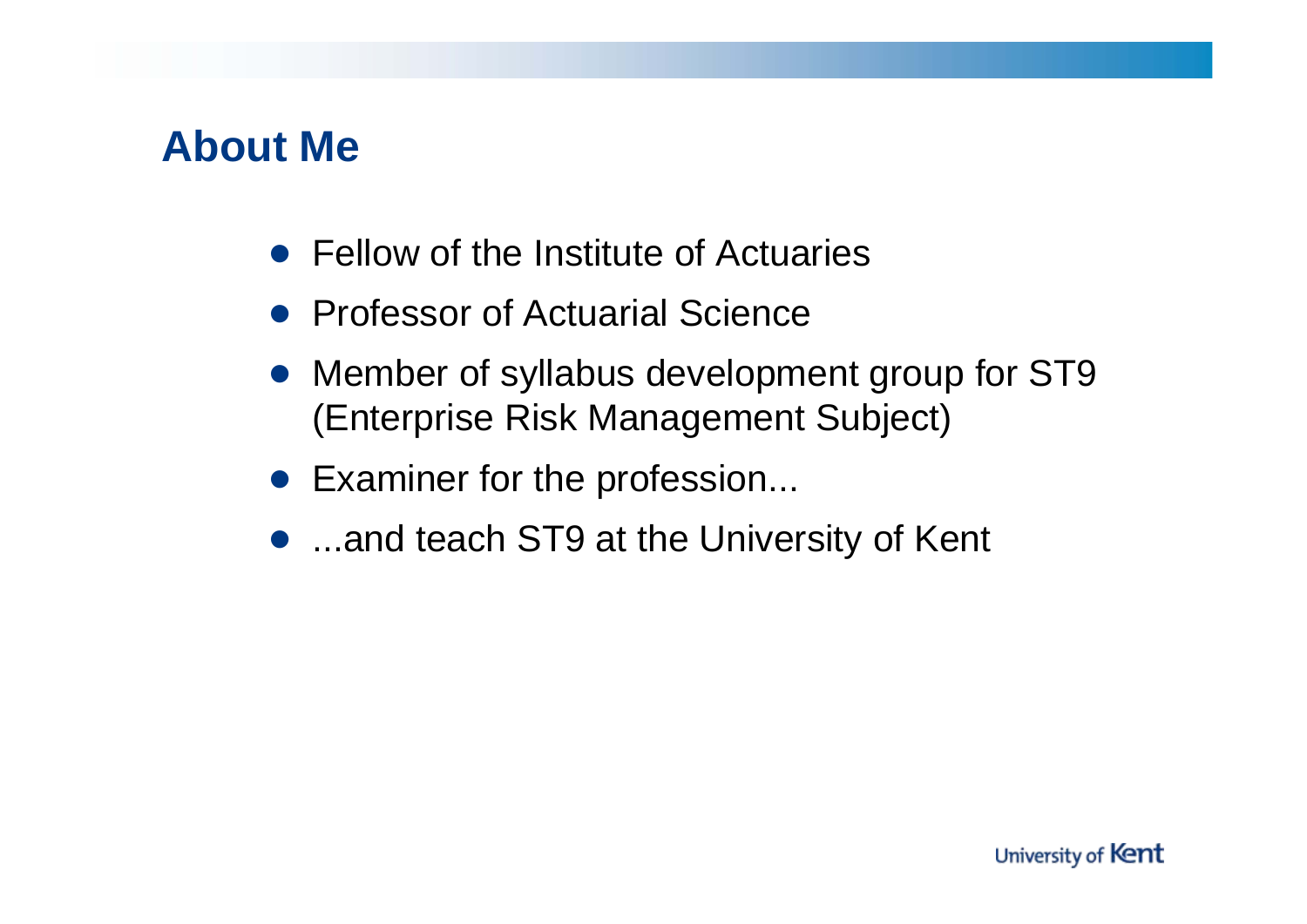## **The UK Actuarial Education Structure**

- Four stages:
	- Core Technical (CT)
	- Core Applications (CA)
	- Specialist Technical (ST)
	- **Specialist Applications (SA)**
- Early subjects designed to give theoretical grounding...
- ...and designed to test knowledge
- Later subjects about application of knowledge in complex scenarios...
- ...and operation in particular regimes
- **For Fellowship, 3 years work experience needed**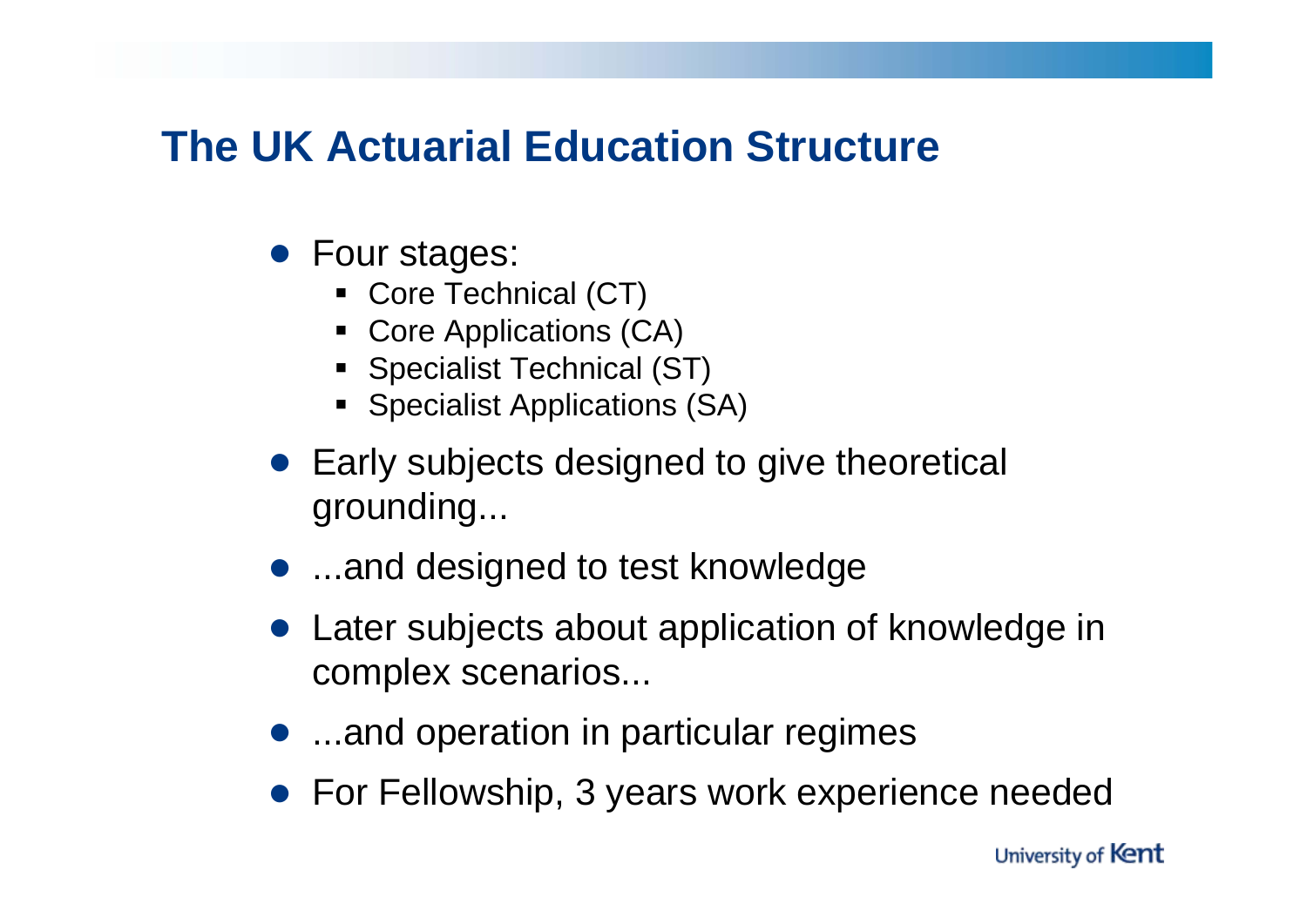## **Core Technical**

- 9 Subjects
	- CT1 Financial Mathematics
	- CT2 Finance and Financial Reporting
	- CT3 Probability and Mathematical Statistics
	- CT4 Models
	- CT5 Contingencies
	- CT6 Statistical Methods
	- CT7 Business Economics
	- CT8 Financial Economics
	- CT9 Business Awareness Module
- Passes in all required
- CT1-CT8 examined by 3 hour exam
- CT9 examined by 2 day residential course plus post-course exam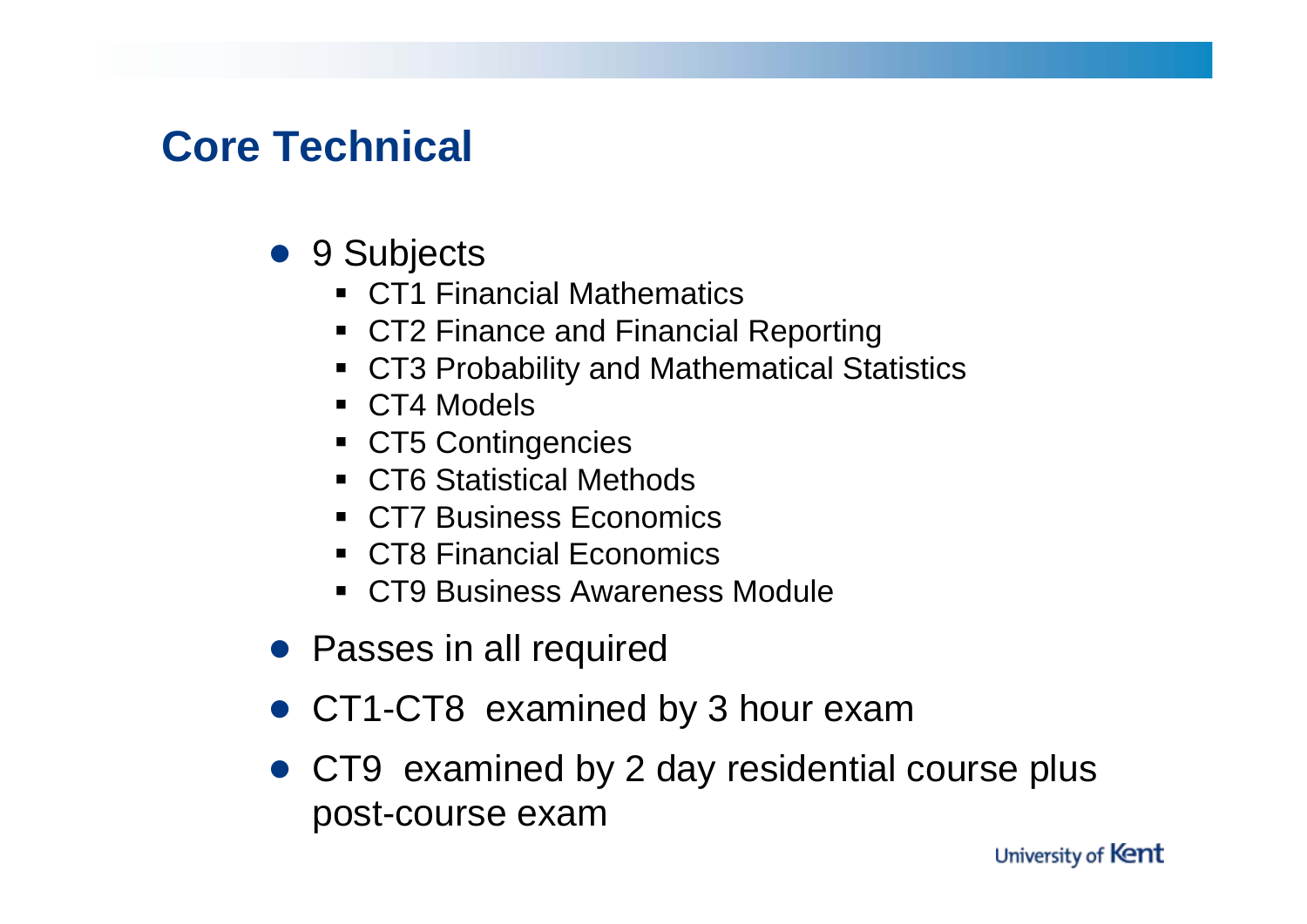### **Core Applications**

- 3 Subjects
	- CA1 Actuarial Risk Management
	- CA2 Model Documentation, Analysis and Reporting
	- CA3 Communications
- Passes in all required
- CA1 examined by 2x3 hour exams
- CA2 requires attendance at 2 day residential course plus assessed data handling
- CA3 examined by 2 day residential course plus assessed presentation (previous alternative of examination being phased out)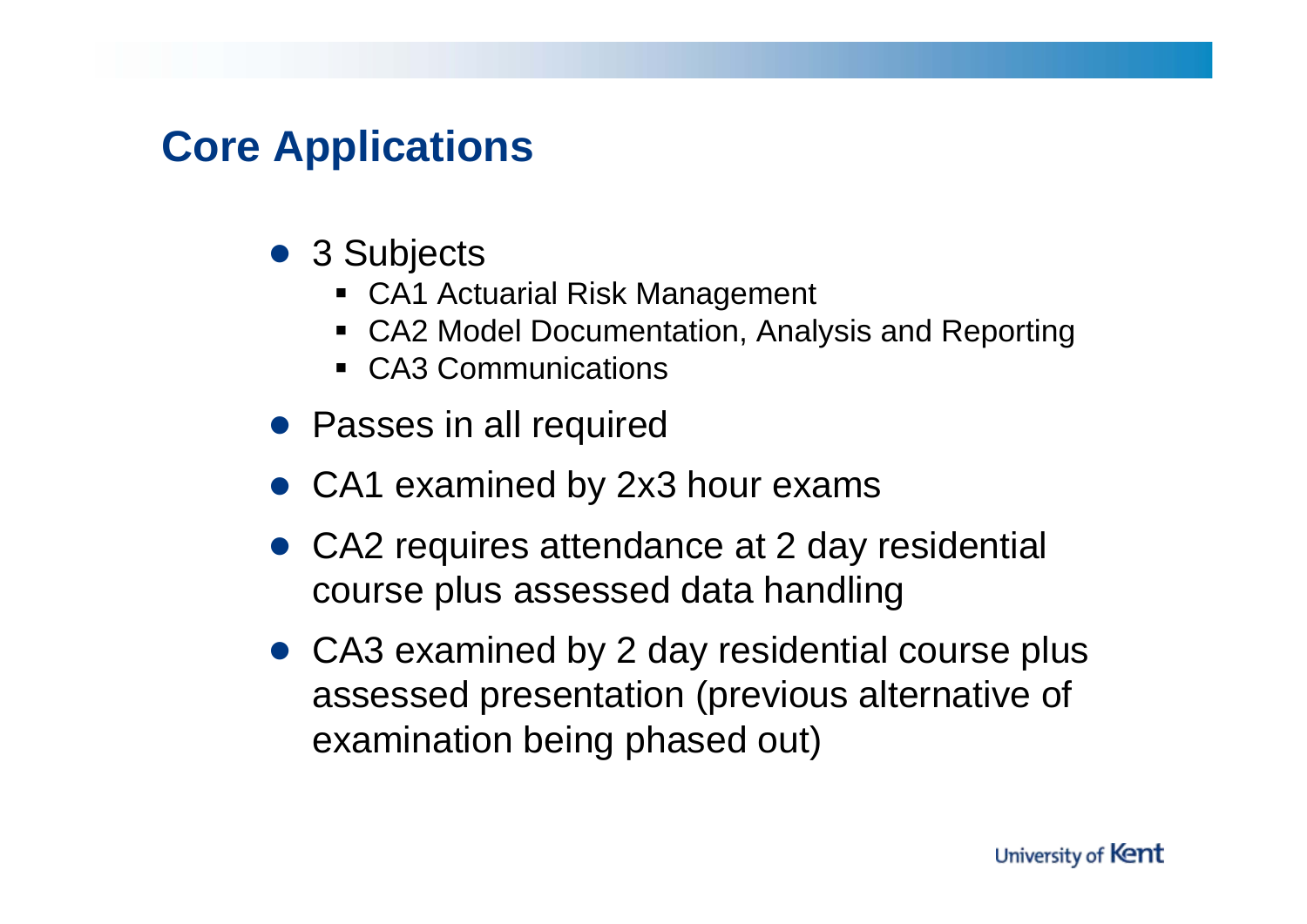### **CA & CT Completion**

- Completion of the CA and CT examinations gives technical skills needed to be an actuary...
- ...so there is an option to register as an Associate of the Institute (AIA) or Faculty (AFA) at this stage
- This is a generalist actuarial qualifications...
- ...and holders are referred to as actuaries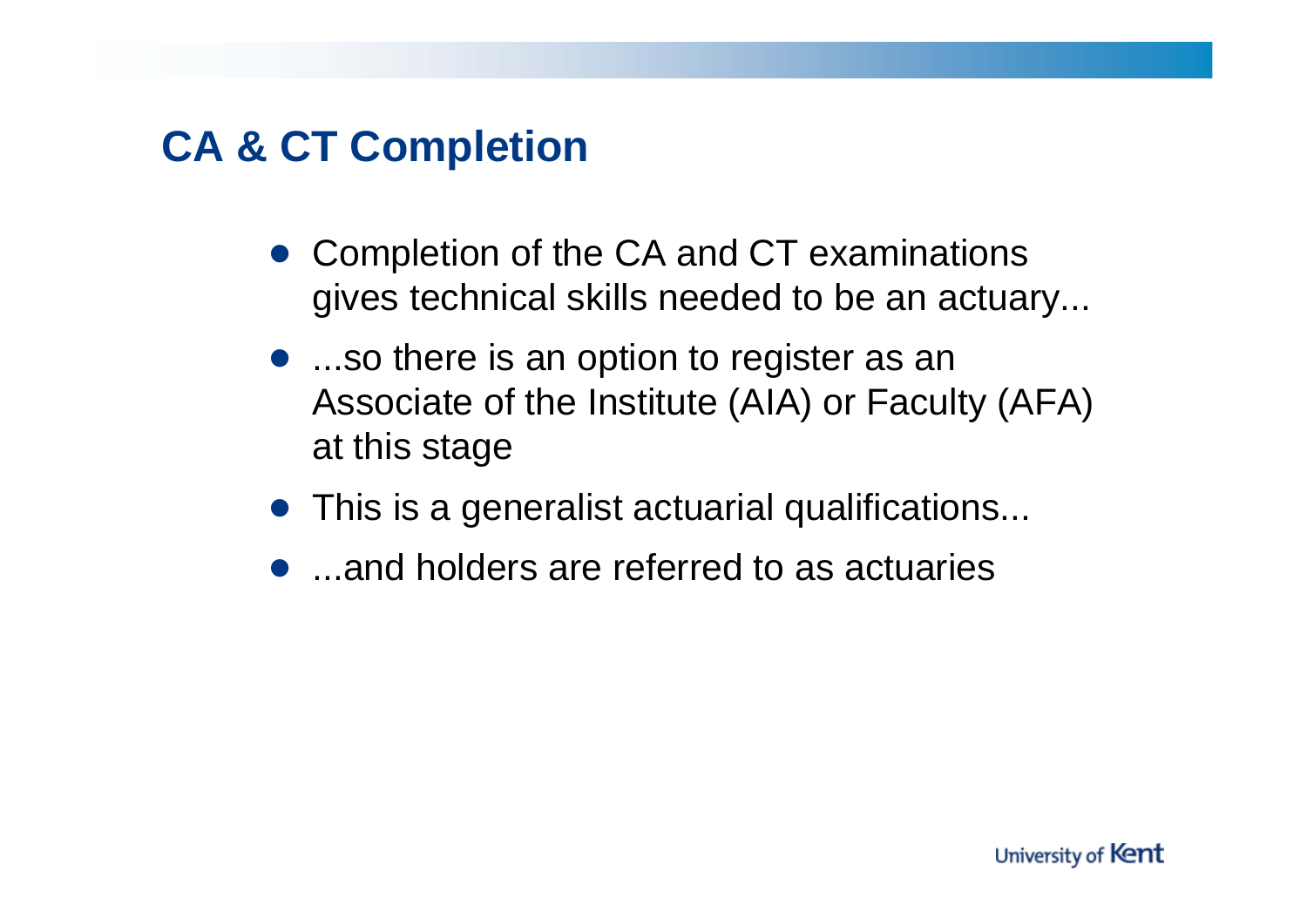## **Specialist Technical**

- 9 Subjects
	- **ST0 Alternative Specialist Technical**
	- ST1 Health and Care
	- ST2 Life Insurance Specialist Technical
	- *[ST3 General Insurance no longer available]*
	- **ST4 Pensions and Other Benefits**
	- ST5 Finance and Investment A
	- ST6 Finance and Investment B
	- **ST7 General Insurance: Reserving and Capital** Modelling
	- **ST8 General Insurance: Pricing**
	- ST9 Enterprise Risk Management
- Passes from 2 subjects needed
- All except ST0 examined by a 3 hour exam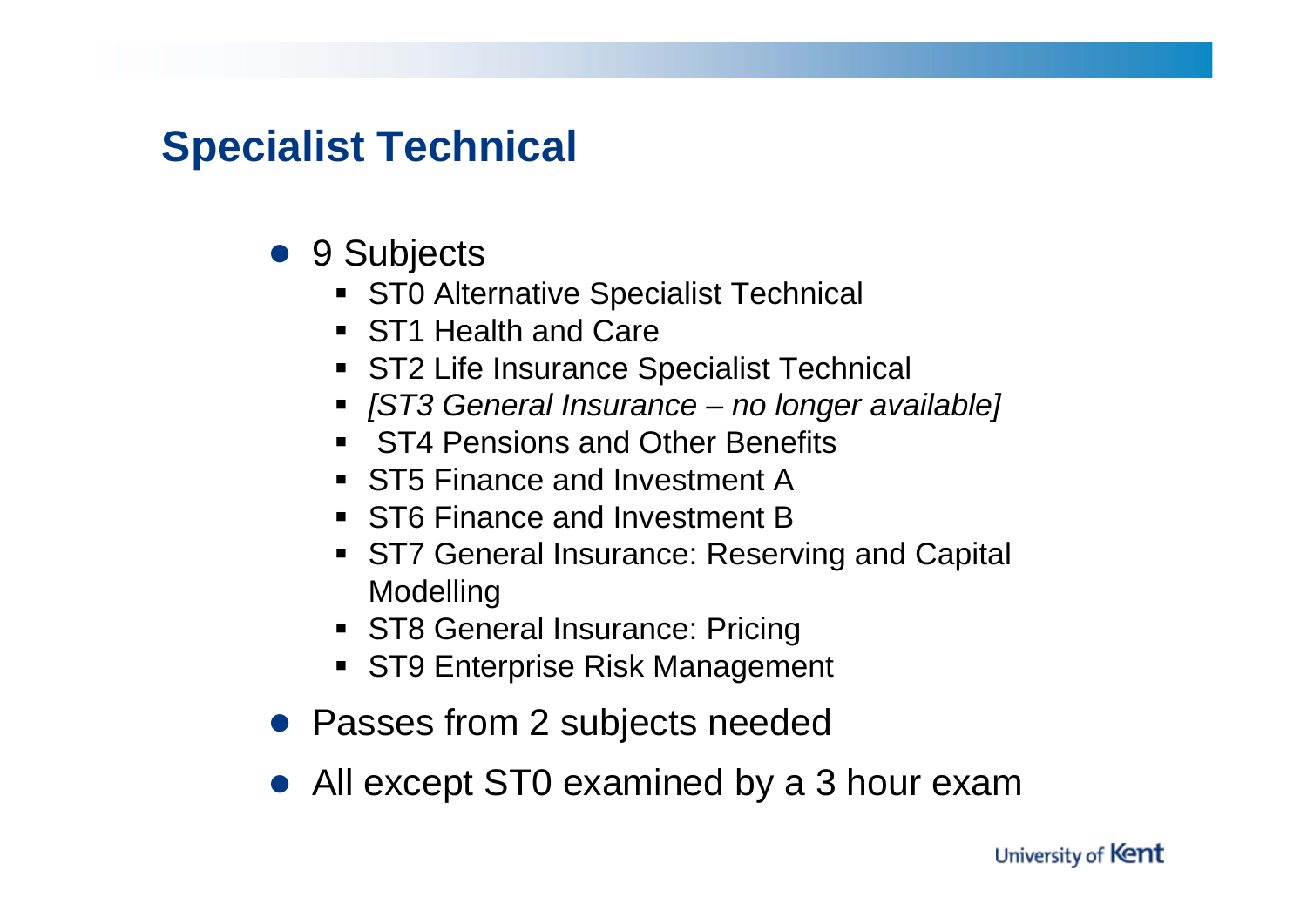# **ST0**

- Awarded for alternative study
- Examples
	- MSc in relevant subjects
	- Alternative professional qualification
- Approval for exemption must be sought before study commences
- *Not* an easy alternative!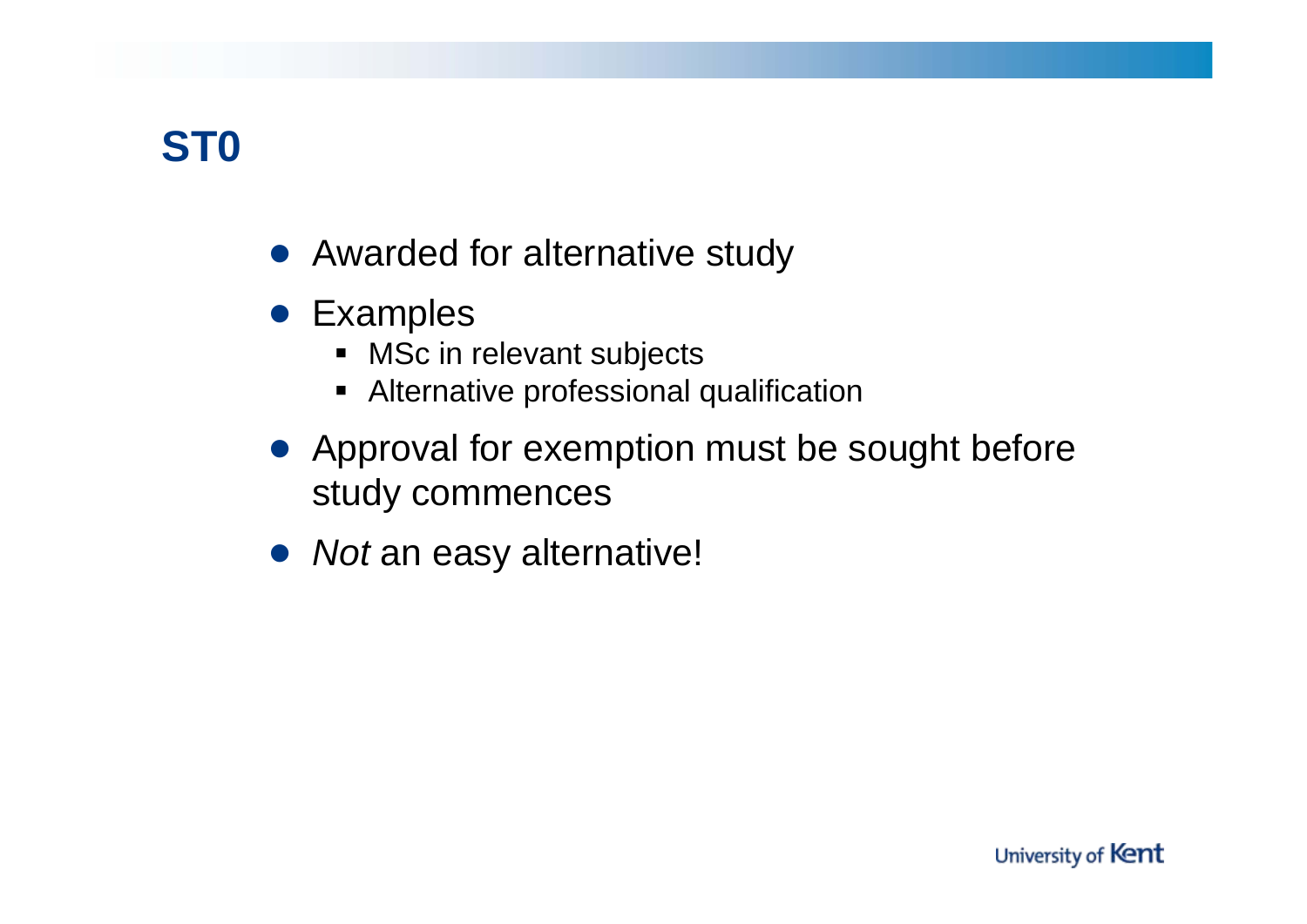# **Specialist Applications**

- 7 Subjects
	- **SA0 Research Dissertation**
	- SA1 Health and Care
	- SA2 Life Insurance
	- SA3 General Insurance
	- **SA4 Pensions and other Benefits**
	- SA5 Finance
	- SA6 Investment
- All except SA0 examined by a 3 hour exam
- One pass required
- Knowledge of equivalent ST generally assumed...
- ...but ST not required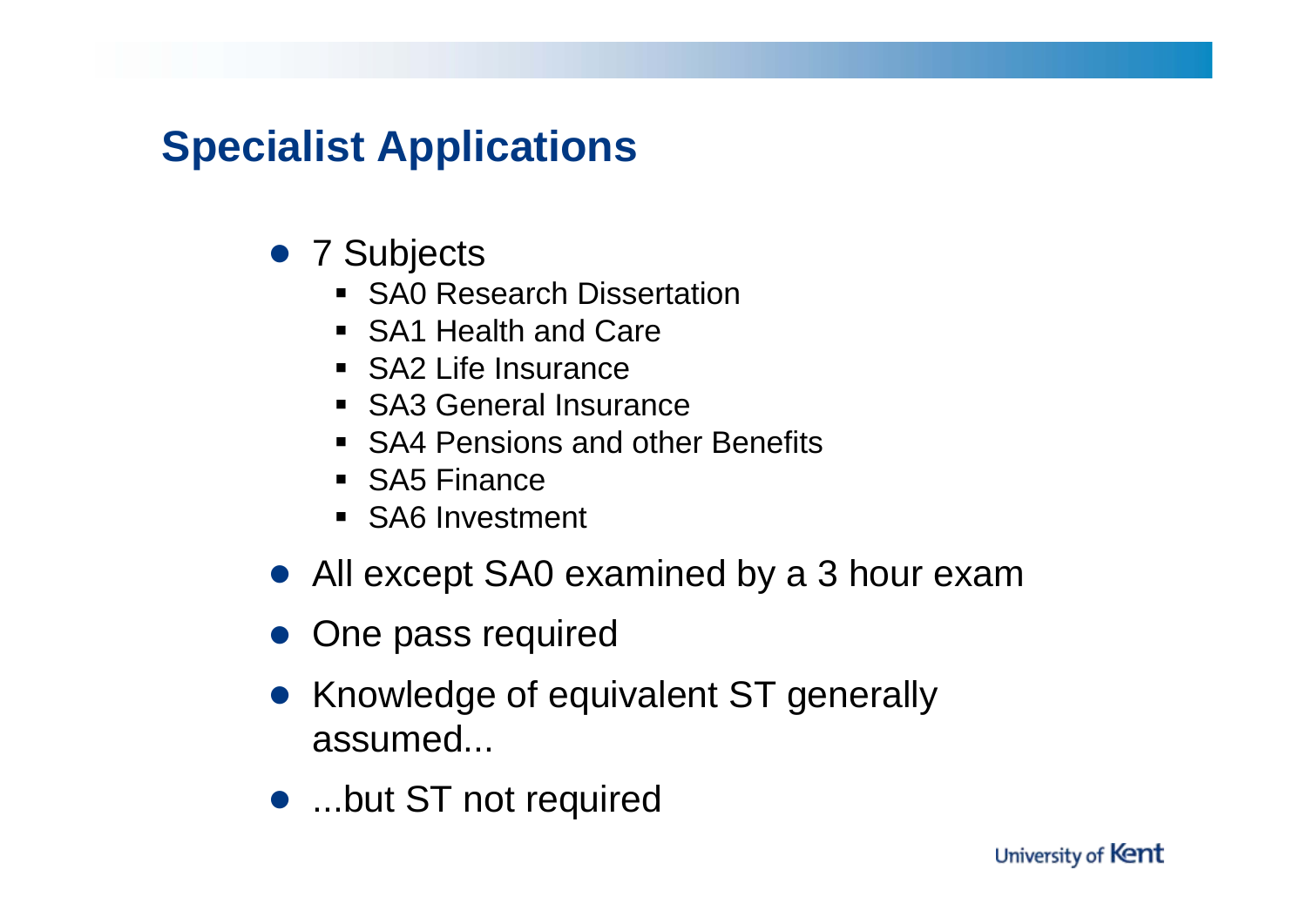

- Awarded for research carried out with approval of the profession...
- ...but not available for any research carried out as part of any previous qualification

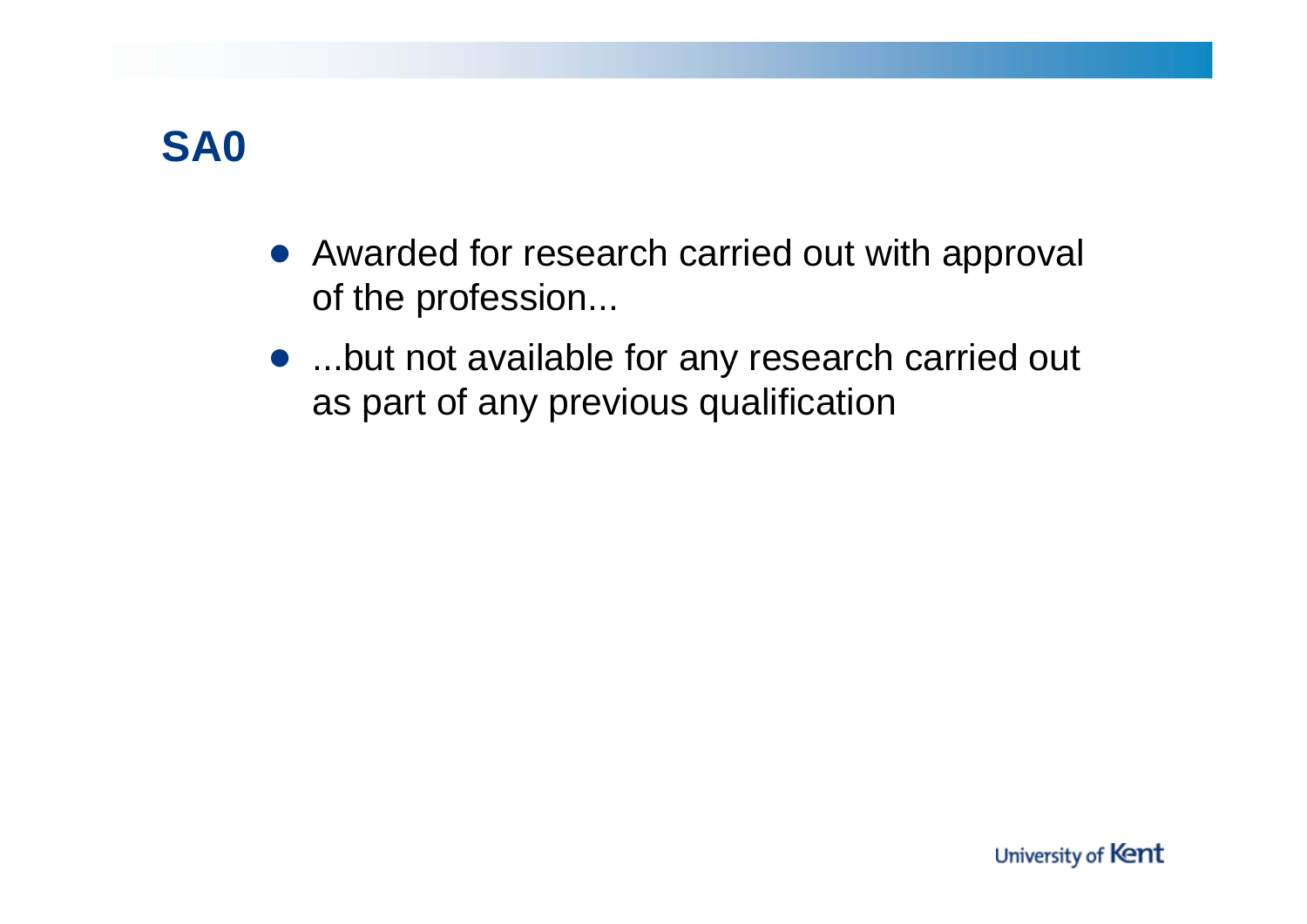#### **UK Practice Modules**

- Passes in CTs, CAs, STs and SAs...
- ...plus sufficient work experience (3 years, recorded in work based skills log)...
- ...allows an individual to become a Fellow of the Institute (FIA) or Faculty (FFA)
- However, to hold reserved role (e.g. Pension Scheme Actuary), UK practice module also needed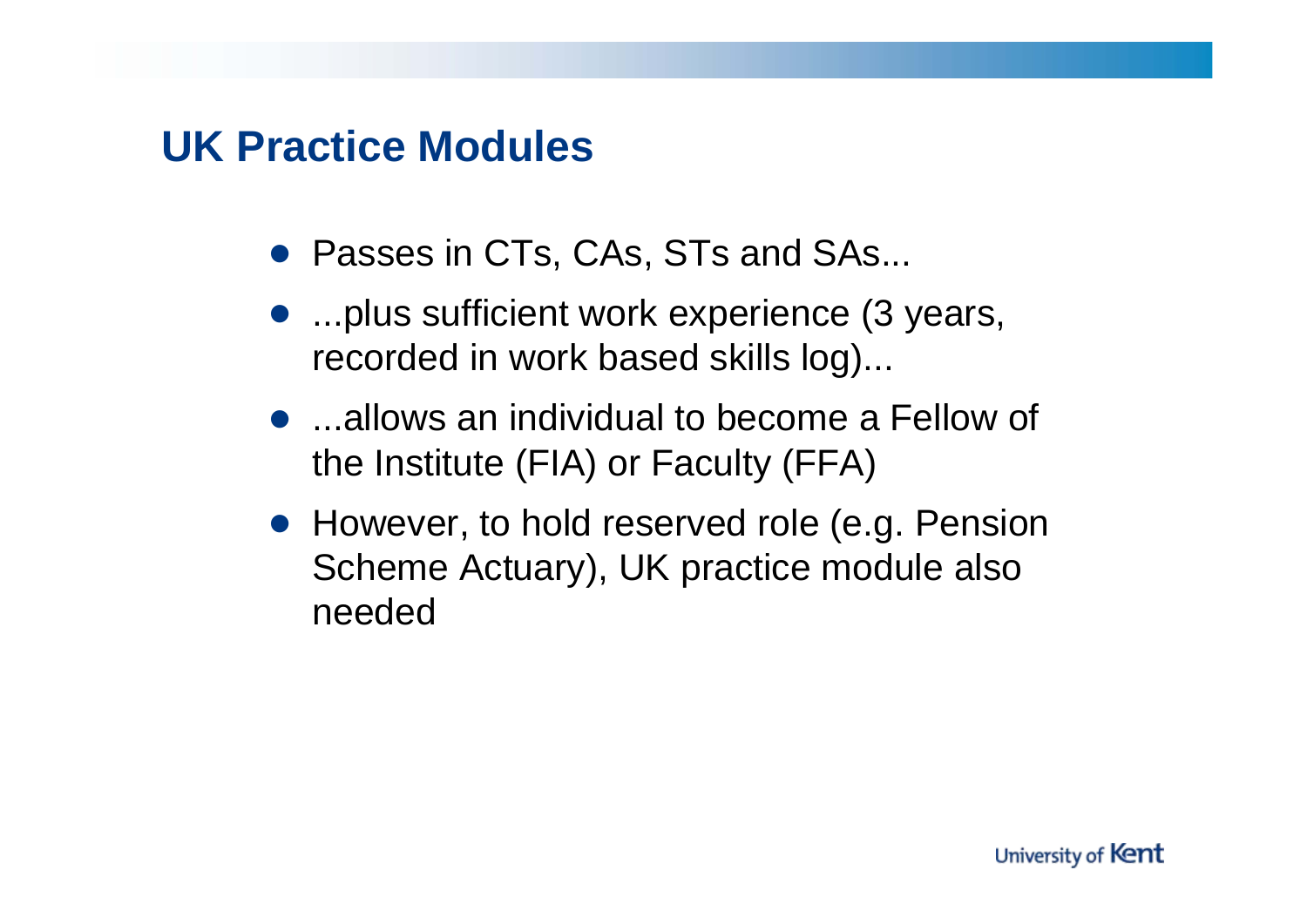#### **Education approach**

- Traditional approach is distance learning and self-study
- Employees typically given one day a week off for study...
- ...to supplement time taken in evenings and on weekends
- Core reading supplied by the profession...
- ...supplemented by materials from ActEd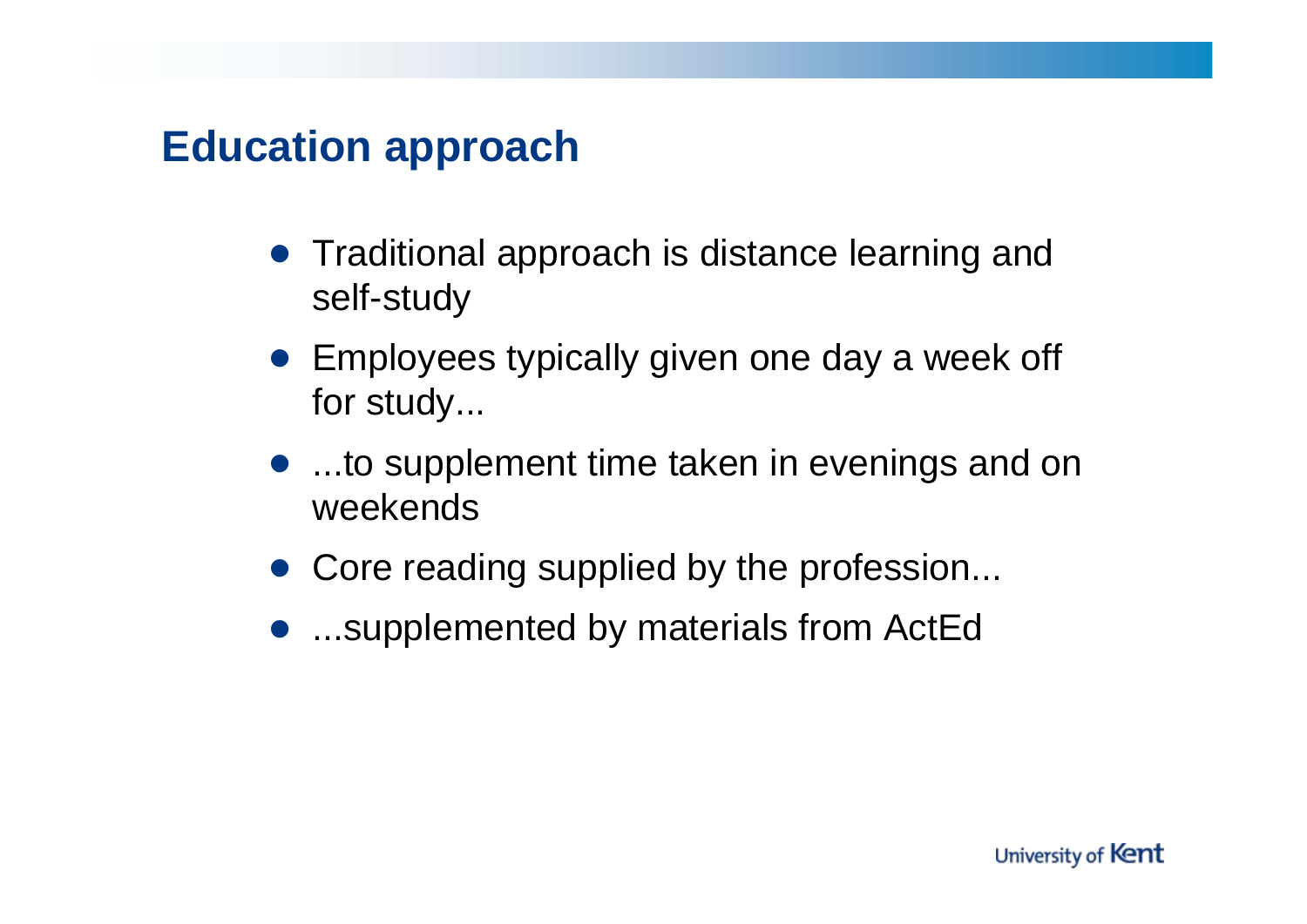## **ActEd**

- Owned by BPP
- Provides
	- **EXADDE Additional study materials**
	- Question and answer banks
	- Marking
	- Revision/tutorial courses
- Close relationship with the profession...
- ... in return for guaranteeing to provide materials for all subjects, no matter how few students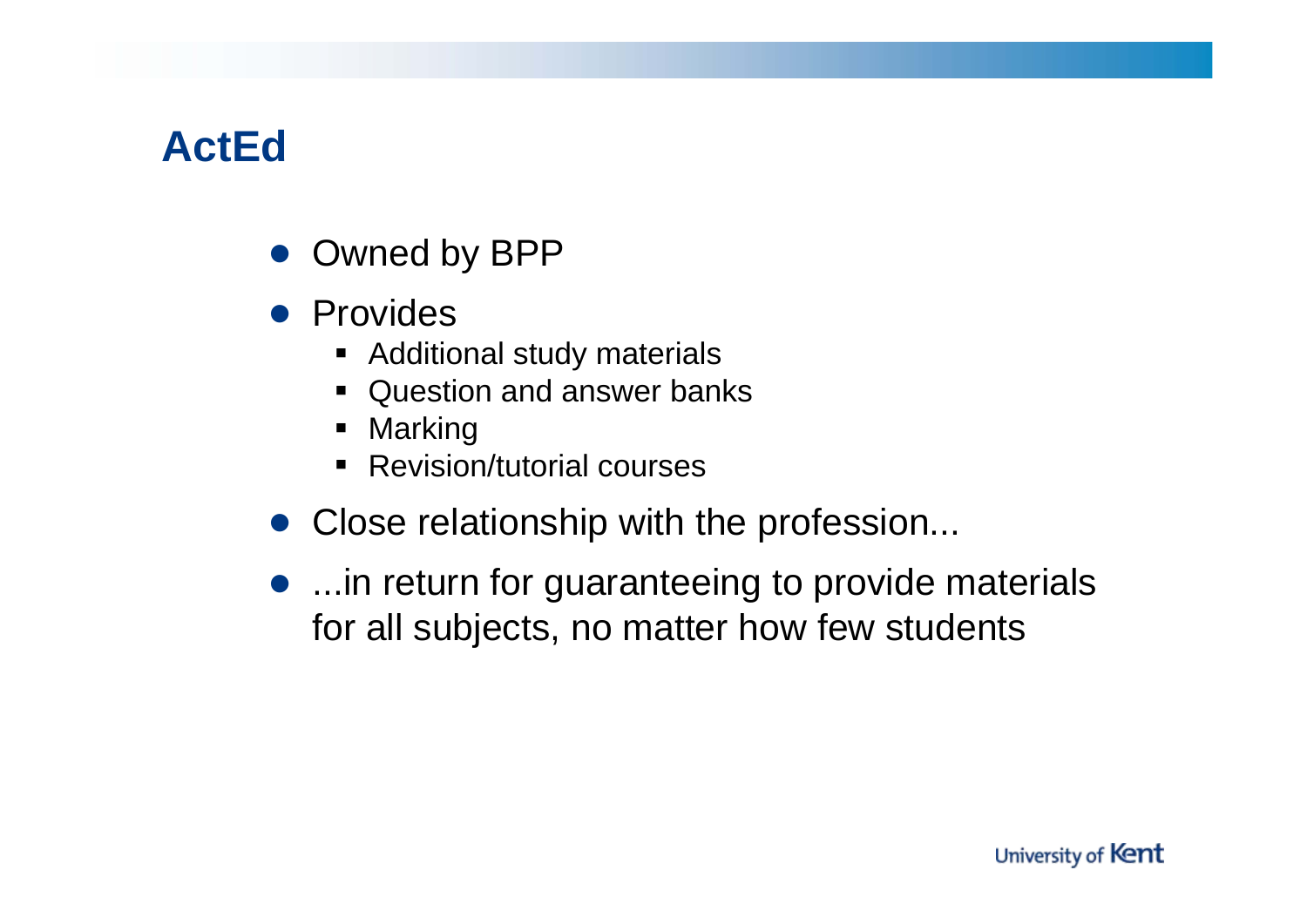#### **Universities – overview**

- Increasing amount of education provided by universities
- Partly in response to external review of the profession ("Morris review") highlighting benefit to the profession of greater external influence
- Exemptions from some subjects had been widely available anyway (e.g. exemption from economics subject for an economics degree)
- Scope of degrees now much greater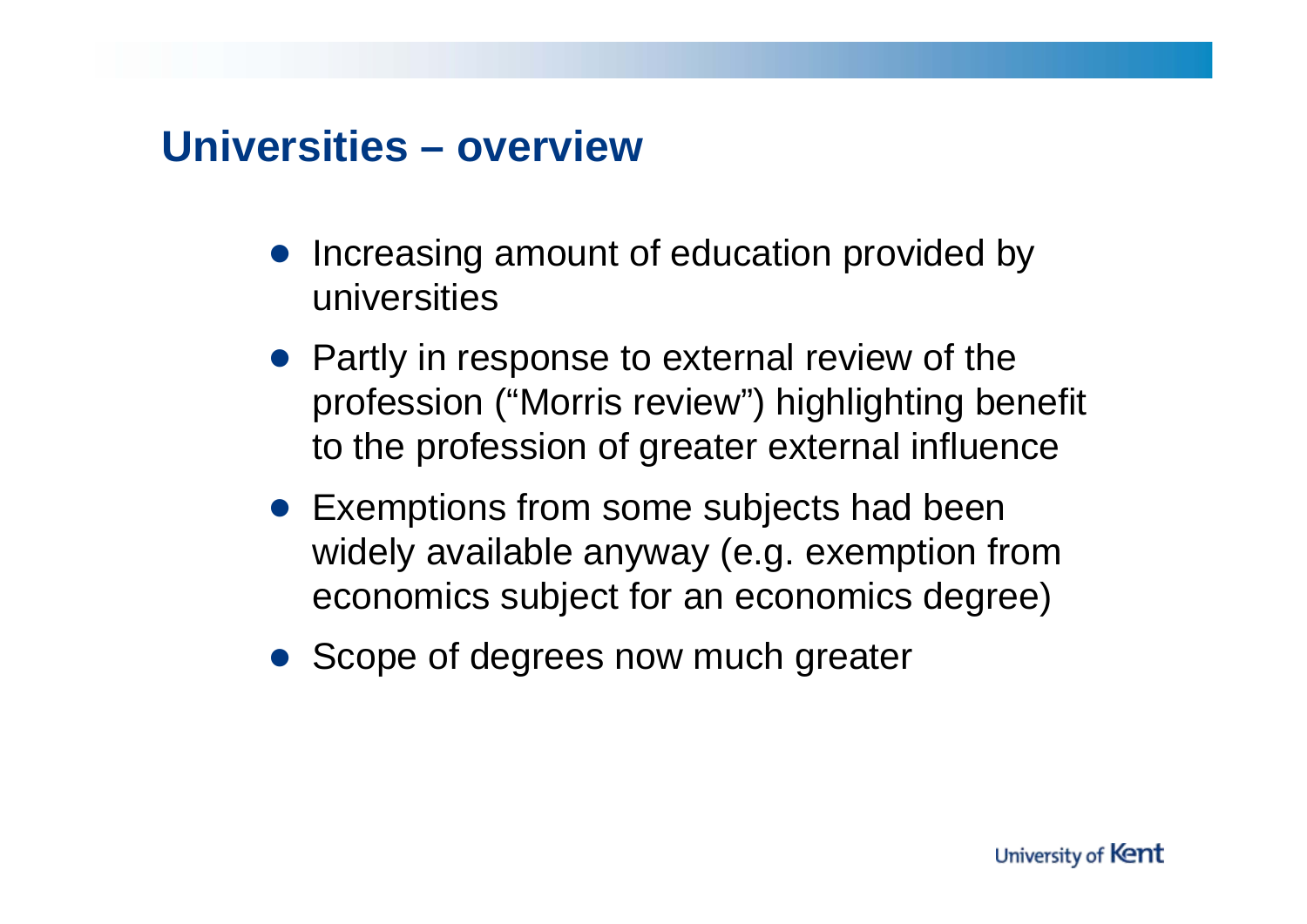### **Actuarial Science Degrees**

- 20+ universities in the UK have courses with exemptions...
- $\bullet$  ...from 1 CT...
- ...to all examined CTs and CAs and 2 STs
- Exemptions from SAs not available
- Three types of degree:
	- BSc
	- Postgraduate diploma
	- MSc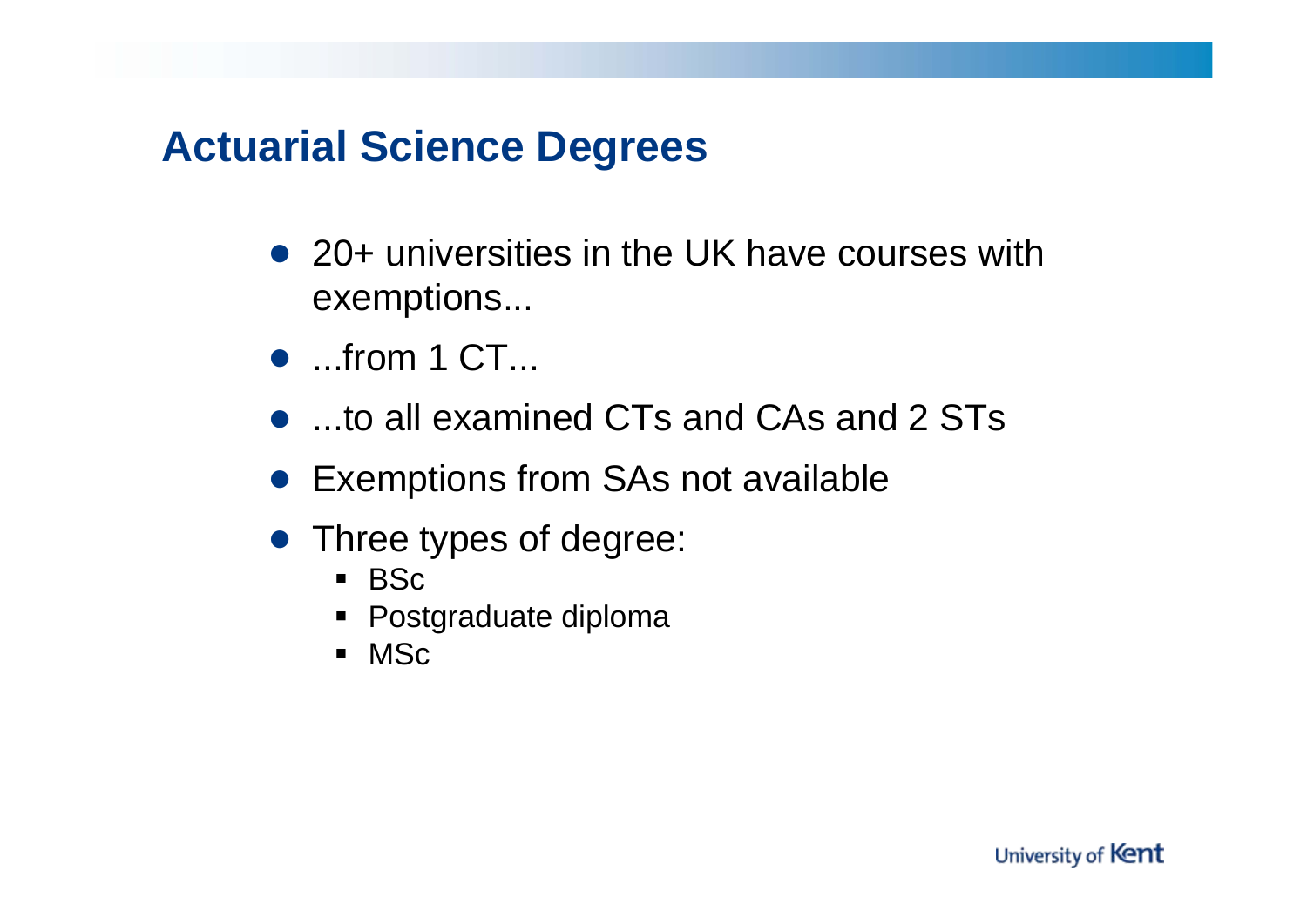## **Actuarial Science Degrees**

- BSc
	- 3-year course
	- Exemptions up to all CTs
	- **Offered by largest number of universities**
	- Sometimes offered as sandwich course
- Postgraduate diploma
	- 1-year course
	- **Entry usually requires numerate first degree**
	- Same exemptions as BSc (up to all CTs)
- MSc
	- 1-year course
	- Postgraduate diploma or Act Sci BSc required
	- Exemptions up to all CAs and two STs...
	- ...but all CA exemptions often not available
	- $\blacksquare$ Other work-related modules also available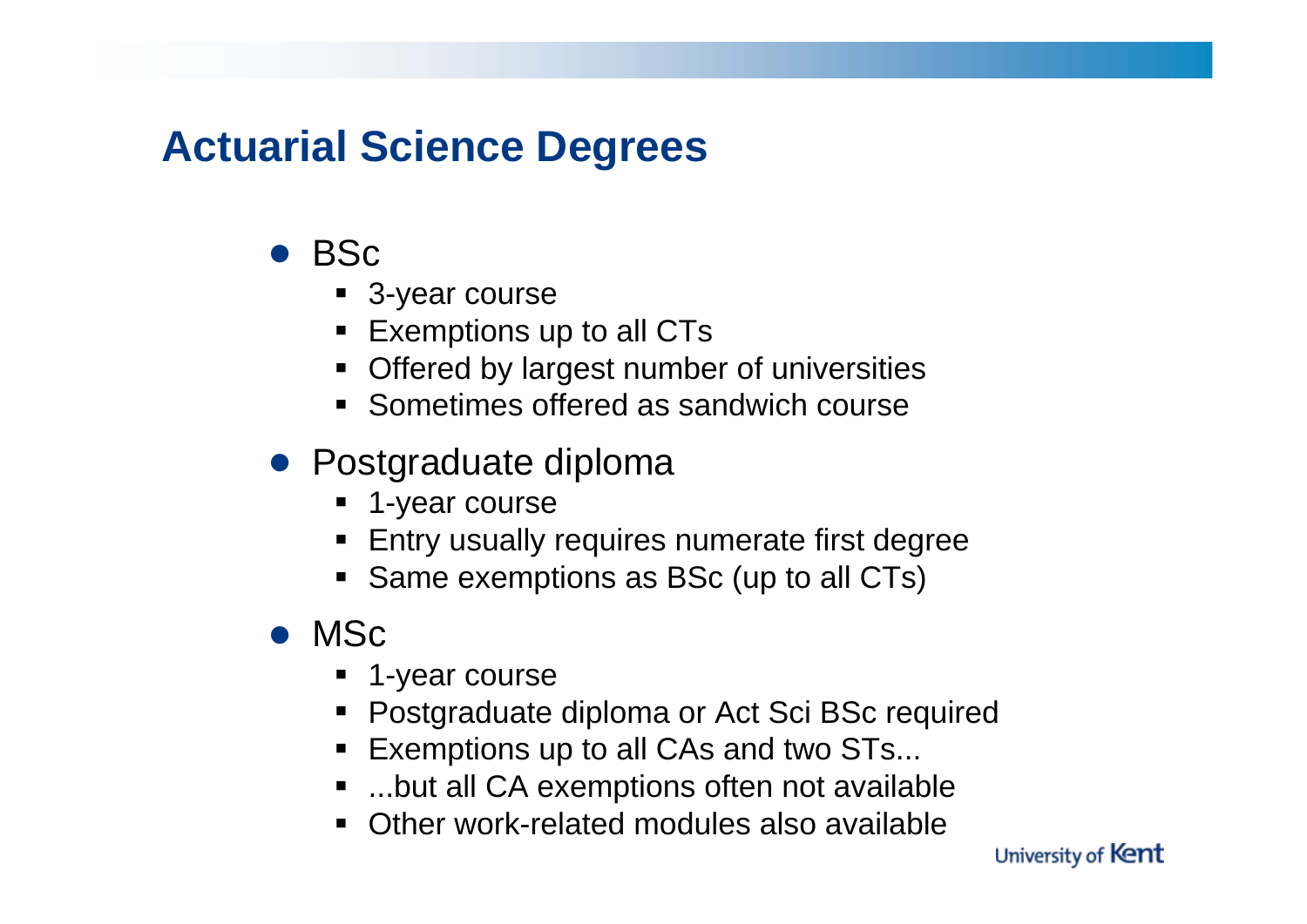### **Traditional vs Universities**

- Traditional approach allows students to gain valuable workplace skills whilst studying...
- ...and part-qualified students from the traditional route more "useful"...
- ...but traditional route can takes longer than degree route (BSc anyway)...
- ...and universities can use a wider range of assessment techniques
	- Presentations
	- **Group work**
	- Projects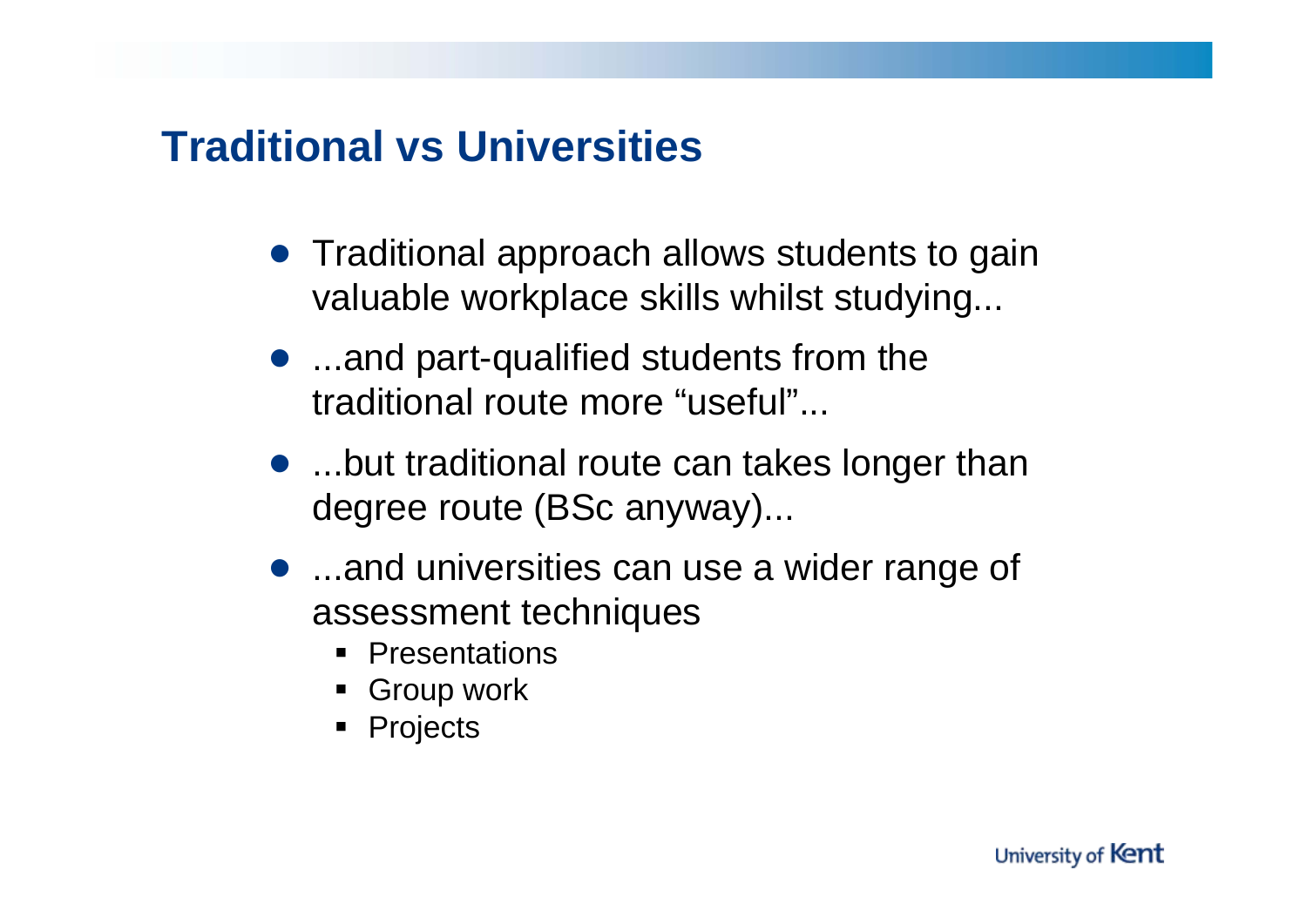

- New enterprise risk management course
- Will provide eligibility for CERA qualification
- Very broad subject
	- External risk frameworks
	- The ERM process
	- $\blacksquare$  Risk classification
	- Risk measurement
	- Quantitative analysis of time series
	- Modelling techniques
	- Responses to risk
	- $\textcolor{red}{\bullet}$  Economic capital
	- Case studies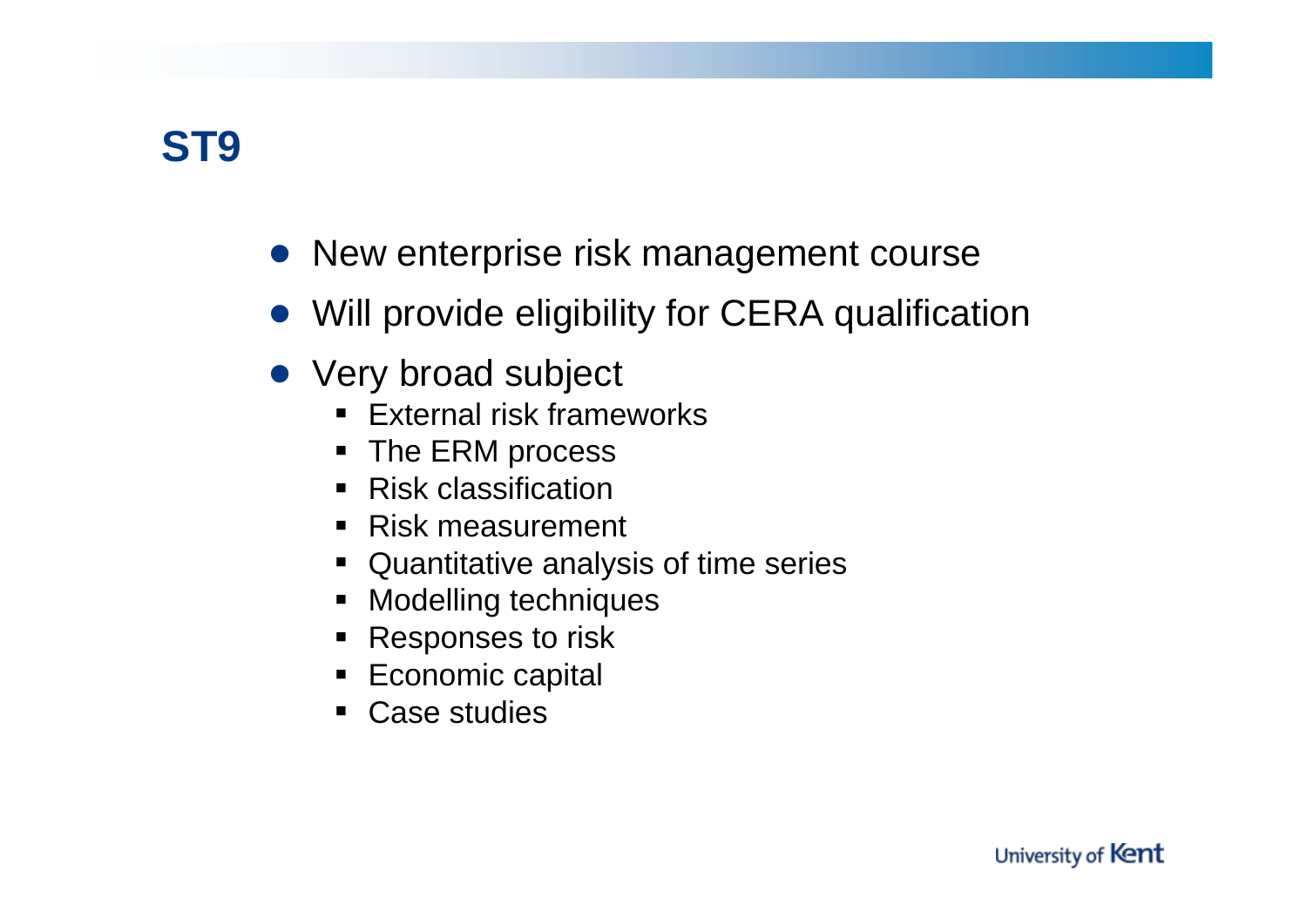### **ST9 – External frameworks**

- Mandatory (e.g. Basel II)
- Advisory (e.g. COSO, AS.NZS 4360)
- Proprietary (e.g. credit rating agencies)

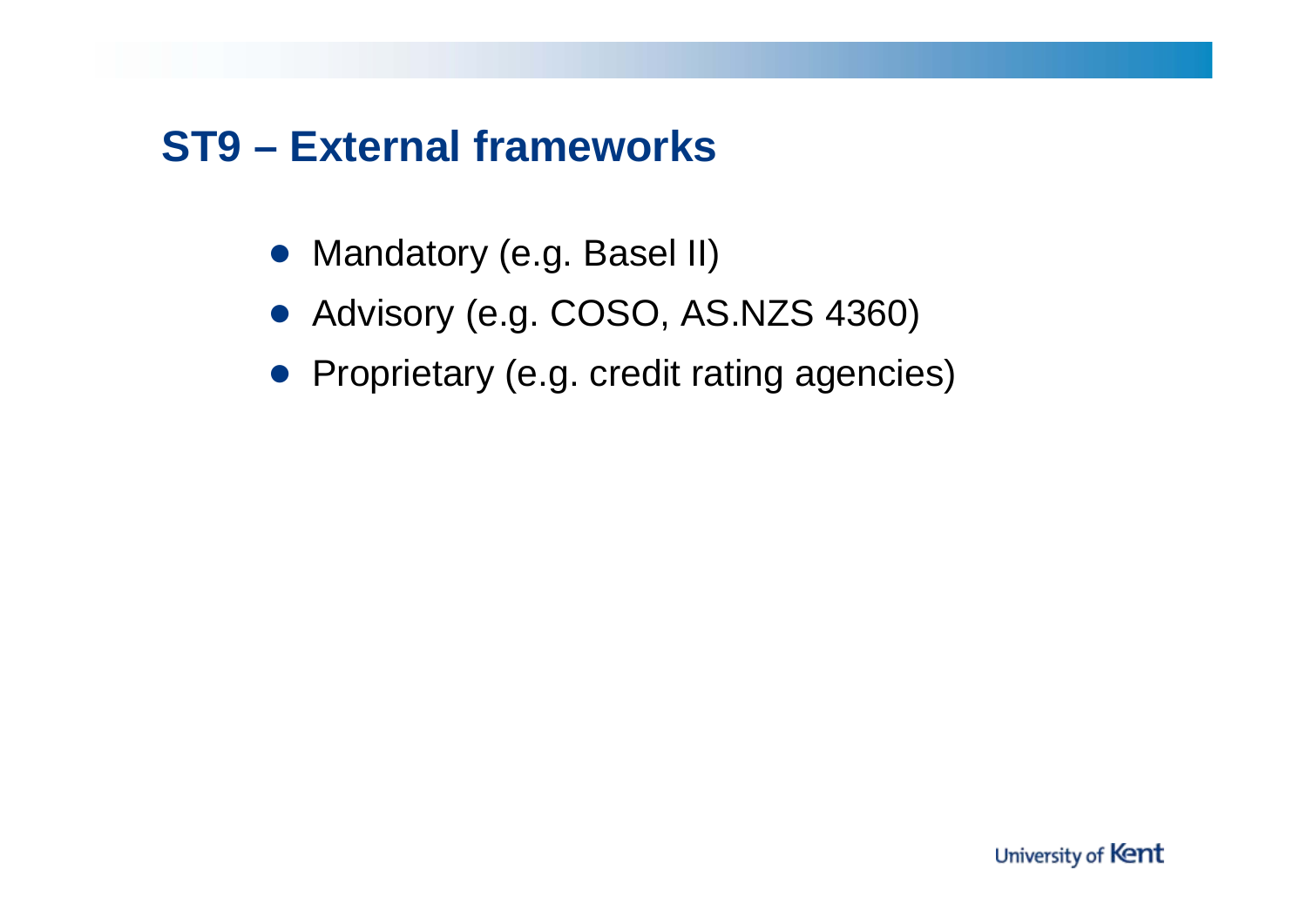# **ST9 – The ERM Process**

- **Stakeholders**
- Context
- Risk appetite
- The risk management function

- Strategy
- Control cycles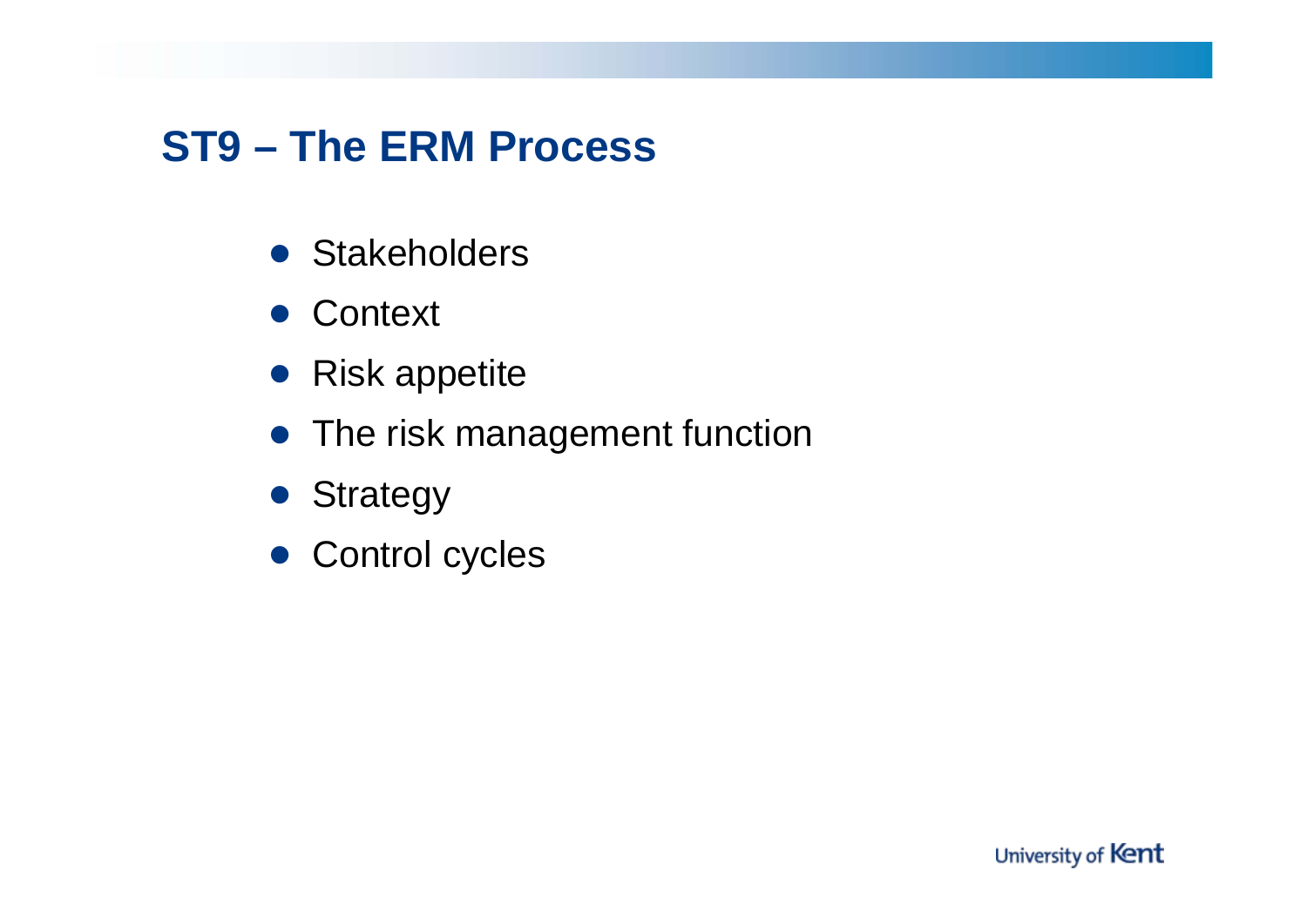## **ST9 – Risk Classification**

- Full taxonomy
- Important as basis for rest of course

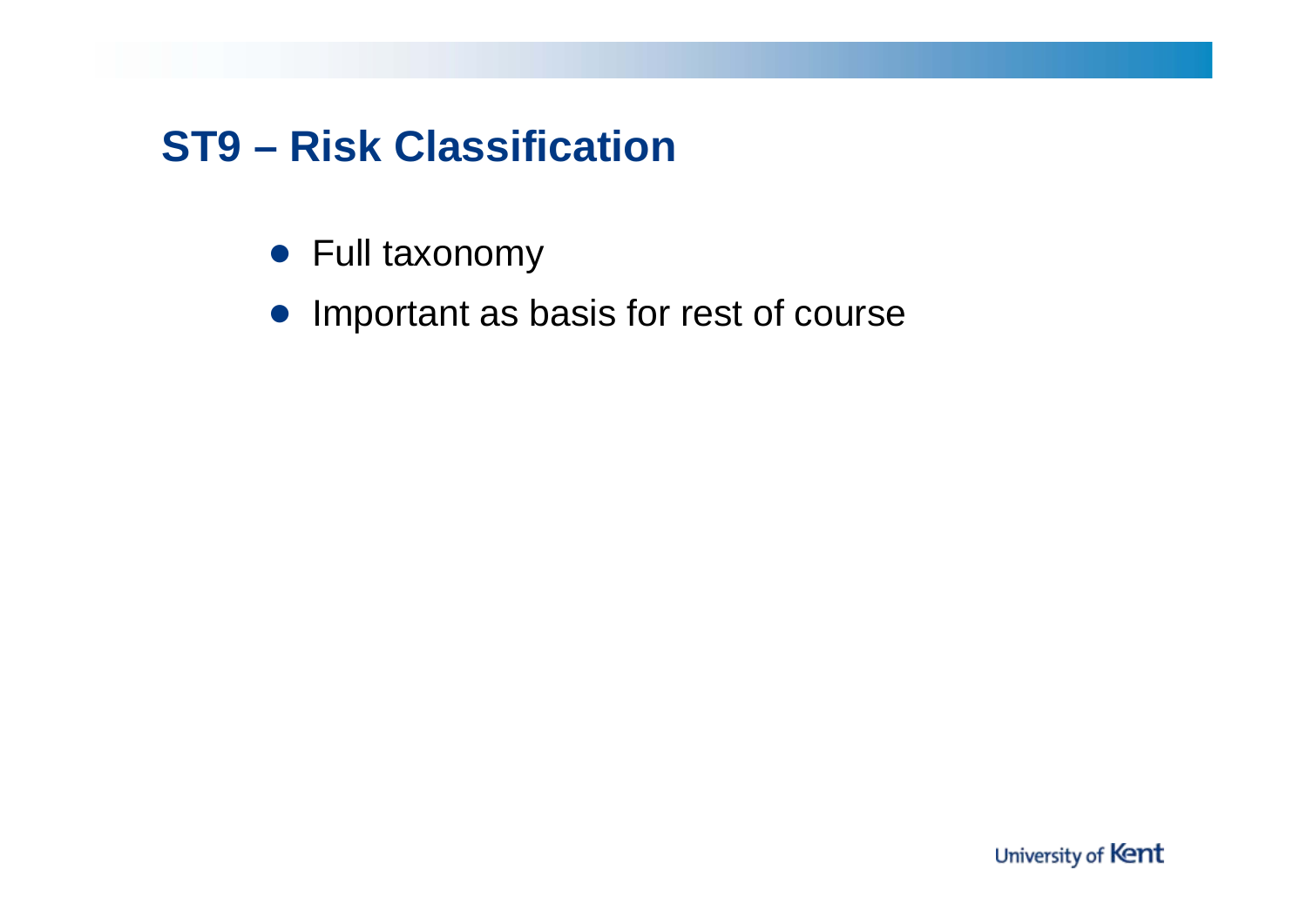## **ST9 – Risk Measurement**

- VaR
- Tail VaR
- **Time horizon**
- Related issues

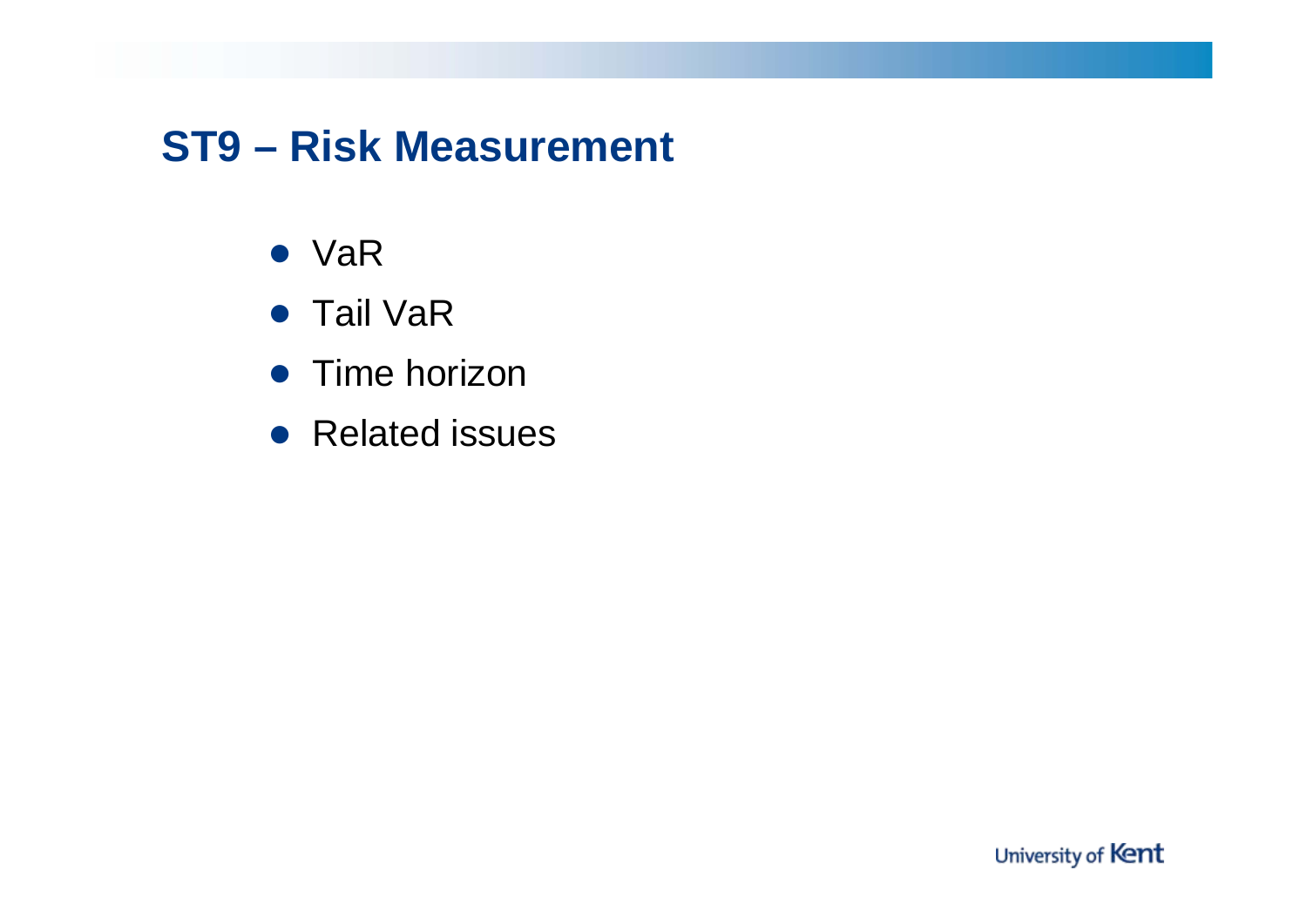### **ST9 – Models and Quantitative Analysis**

- Degree to which modelling possible
- Risk identification
- Stress testing
- Stochastic analysis
- Statistical distributions, copulas

- **Tail risk**
- Extreme value theory
- Very technical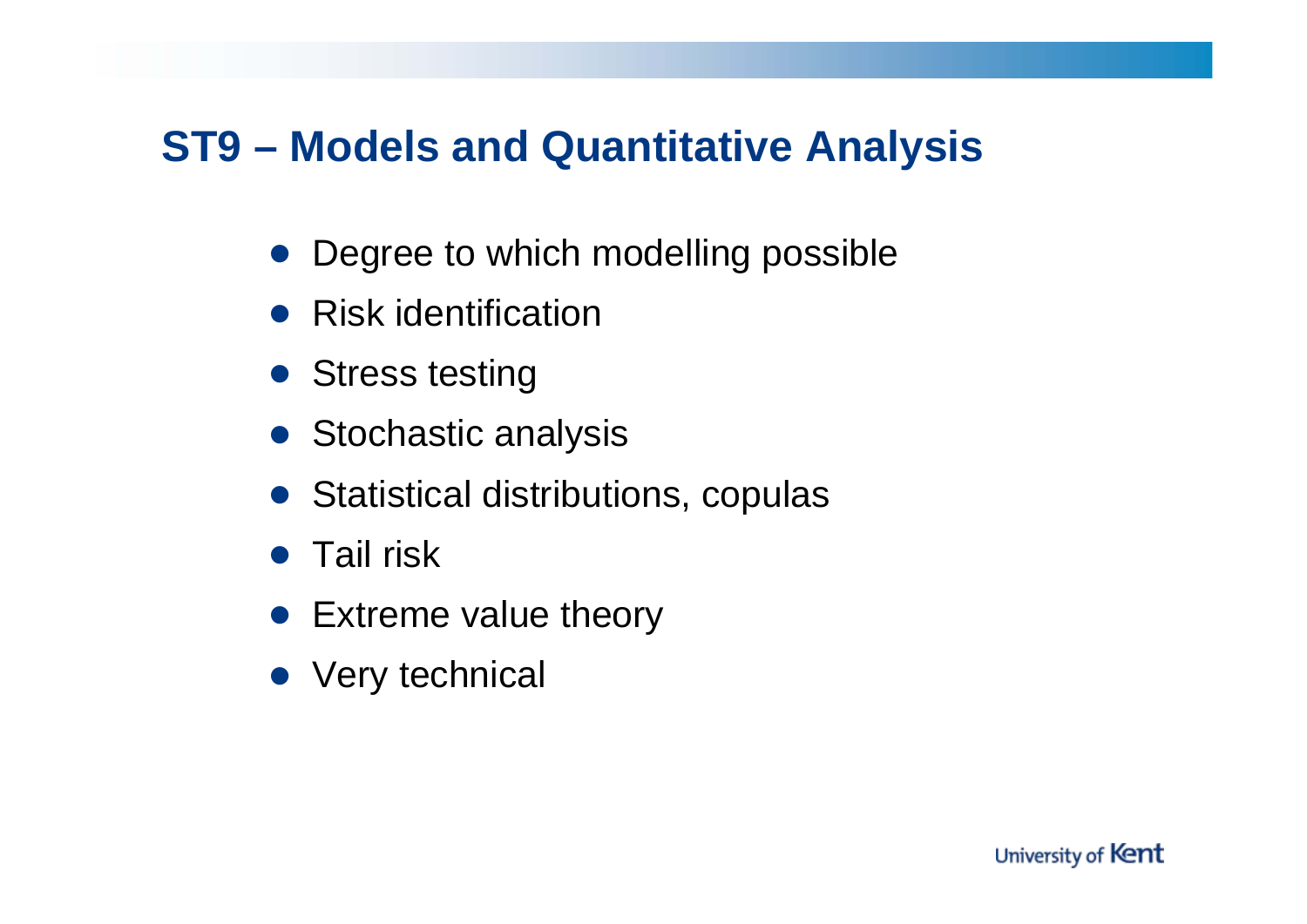## **ST9 – Responses to Risk**

- **Transferring**
- Modifying
- **•** Diversifying
- Hedging
- Accepting (including residual risk)

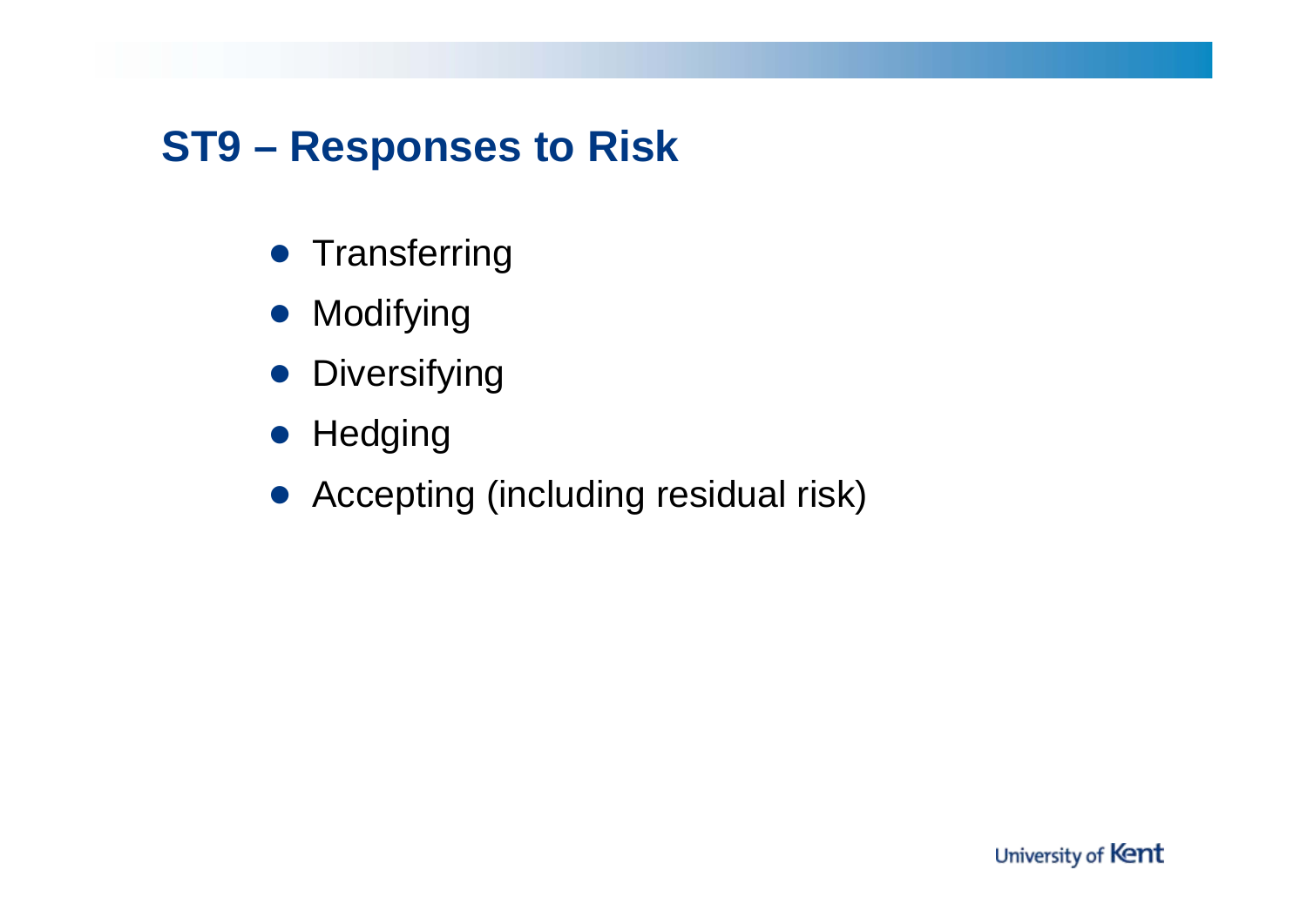# **ST9 – Economic Capital**

- Capital allocation...
- ...and some complex maths!

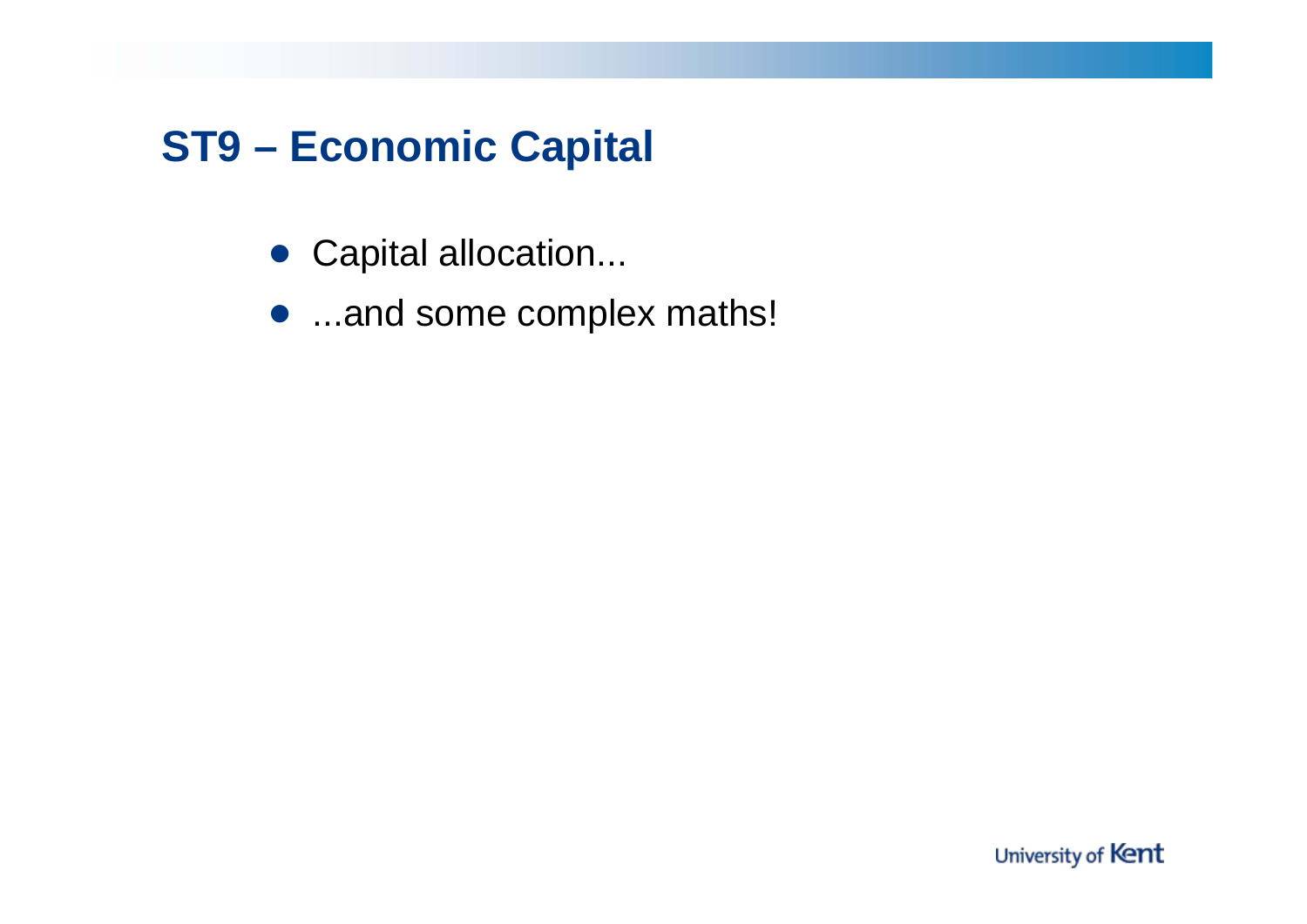#### **ST9 – Case Studies**

- Difficult to carry out case studies of when risks managed well...
- ...so most case studies of failures!

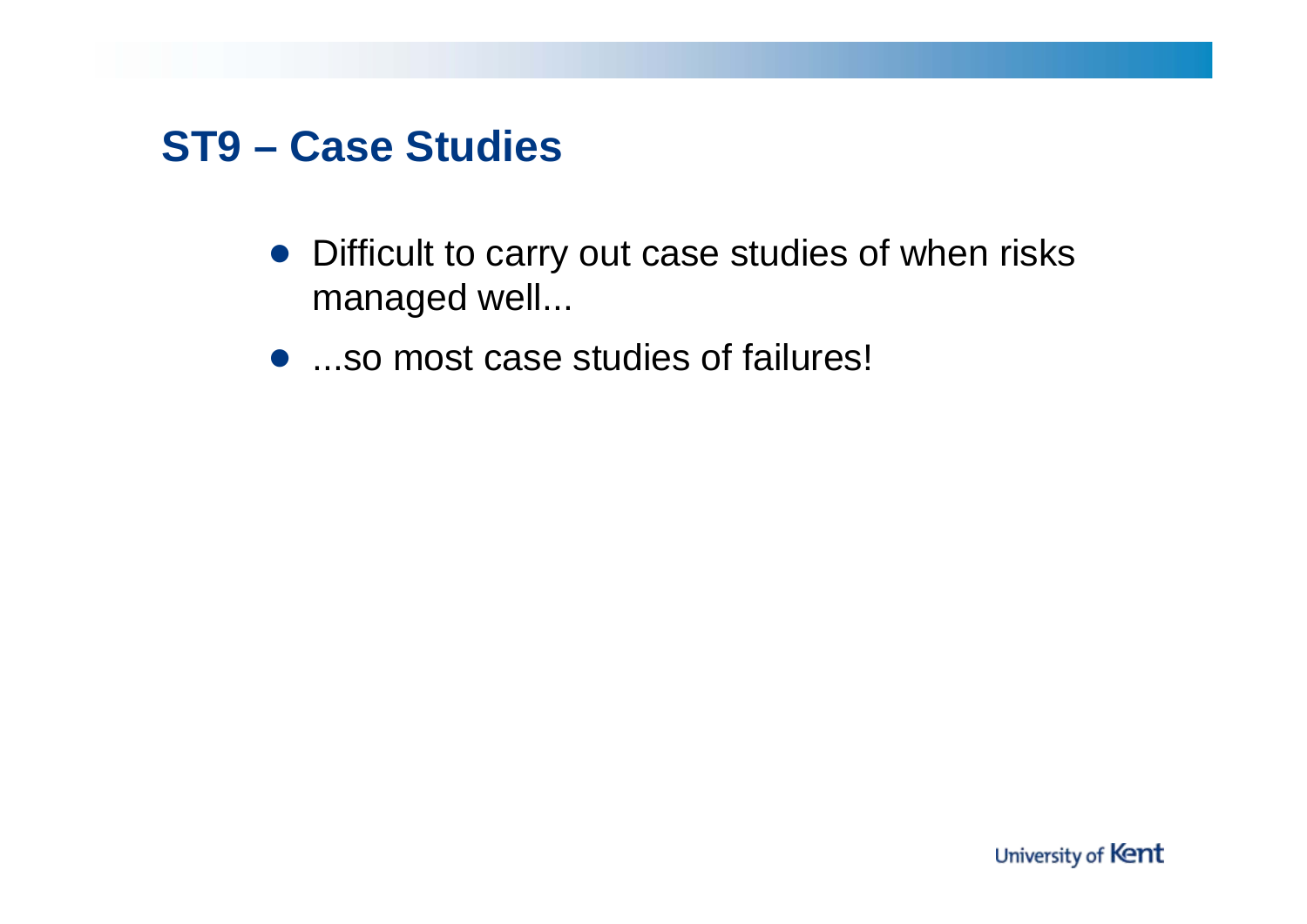## **Examining ST9**

#### • Examination questions

- Bookwork lists of factors (e.g. "what makes a good model?"), calculations (e.g. probabilities under joint distributions copulas)
- However, more detailed scenarios more useful "a risk manager is considering a new product..."; "a pension scheme is considering how to manage risks to which it is exposed"; etc...

#### ● Projects

- Review risk management statements in company accounts
- Review risk management failures
- Design risk management structures
- Presentations on projects